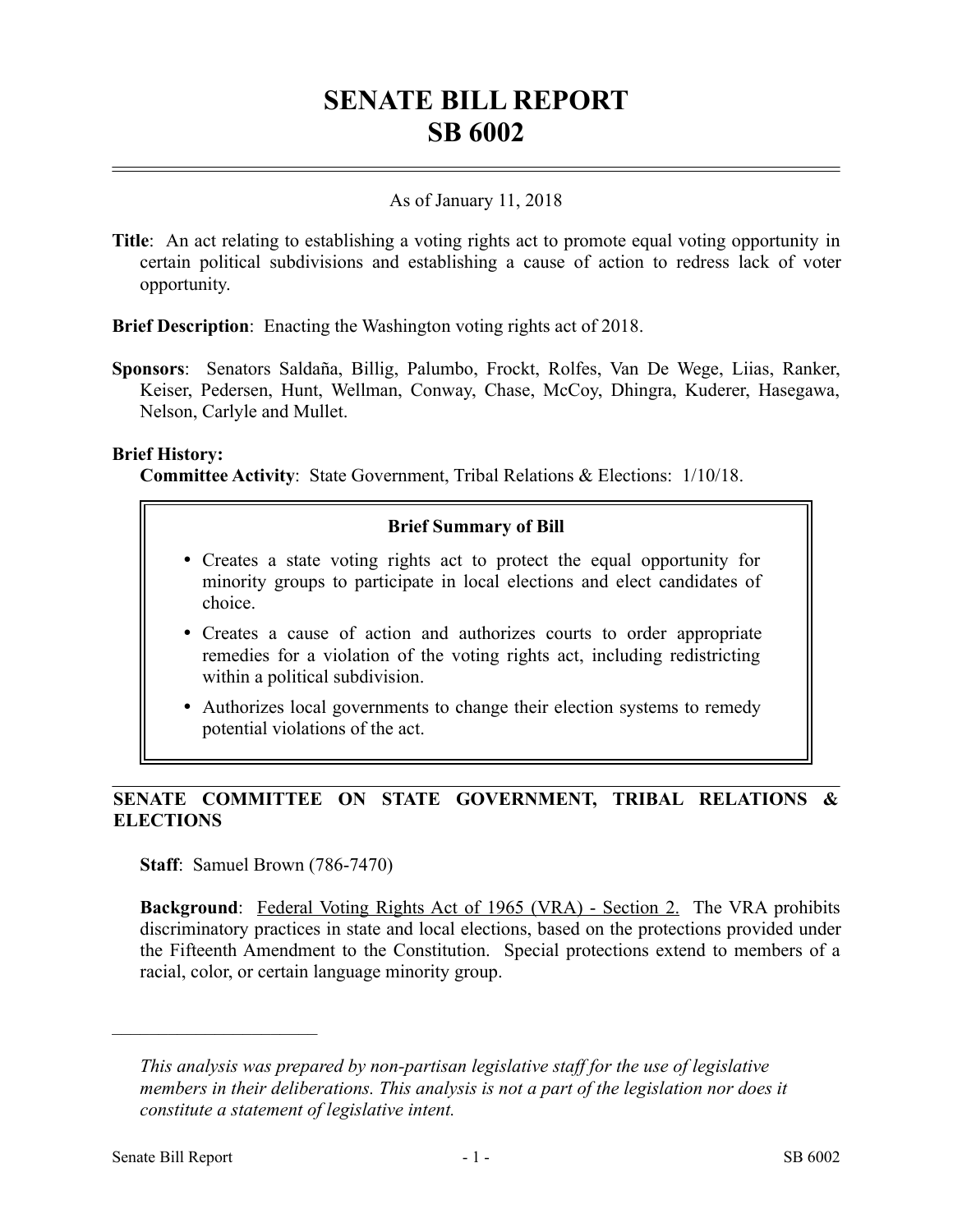Section 2 of the VRA (Section 2) prohibits any voting practice or procedure that effectively impairs the equal opportunity for members of a minority group to participate in the nomination and election of candidates. A violation may be shown based on the totality of circumstances of the election process that resulted in a discriminatory impact on a minority group. Proof of intentional discrimination is not required to show a violation. Section 2 does not create a right for minority groups to be proportionally represented in elected offices.

Vote dilution claims under Section 2 allege that the method of drawing voting districts has the discriminatory effect of dispersing minority votes throughout the districts, weakening the minority group's ability to influence the election. Vote dilution claims have also been raised in jurisdictions holding at-large general elections for bodies with multiple positions.

Local Elections. Local governments are responsible for periodically changing their voting districts to account for population shifts. Within eight months after receiving federal census data, a local government must prepare a plan for redistricting its election districts. Each district must be relatively equal in population, compact, and geographically contiguous. The plan should also try to preserve existing communities of related and mutual interest. The census data may not be used to favor any racial or political group in redistricting.

Alternative Proportional Voting Systems. Several jurisdictions have adopted alternative systems for allocating votes to voters to determine the winner of an election. These systems are known as alternative proportional voting systems, and include:

- limited voting, where a voter receives fewer votes than there are candidates to elect;
- cumulative voting, where a voter receives as many votes as there are candidates to elect, but may cast multiple votes for a single candidate; and
- single transferrable or ranked choice voting, where a voter ranks candidates in order of preference, and votes are transferred to lower-ranked candidates who are not elected on first-place votes if a majority is not reached.

**Summary of Bill**: The Washington Voting Rights Act (Act) is established. A jurisdiction violates the Act when elections exhibit polarized voting and where members of a protected class do not have an equal opportunity to participate in the political process or elect their preferred candidate or influence electoral outcomes.

Definitions and Scope. A protected class includes voters who are members of a race, color, or language minority group. The Act applies to elections held within counties, cities, towns, school districts, fire protection districts, port districts, and public utility districts (political subdivisions). Cities or towns with fewer than 1000 people and school districts with fewer than 250 students may not be sued for violations of the Act.

Redistricting. Any political subdivision may take corrective action to change its election system in order to remedy a potential violation of the Act. The remedy may include implementation of a district-based election system, which includes a method of electing candidates from within a district that is a divisible part of the subdivision. The remedy may also include an alternative proportional voting method, such as limited voting, cumulative voting, or single transferrable voting. Districts must be reasonably equal in population,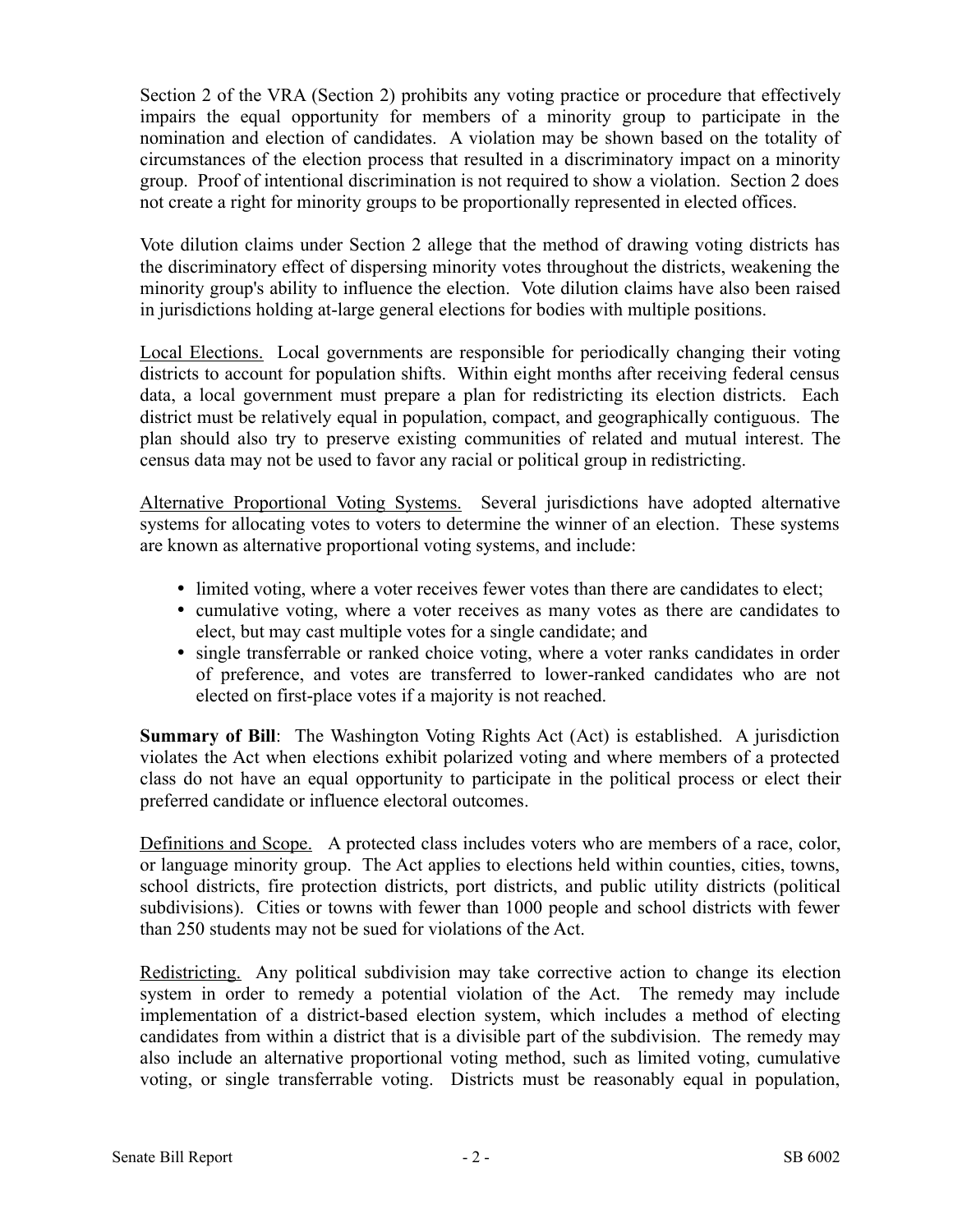compact, and geographically contiguous, must coincide with natural boundaries, and must preserve communities of related and mutual interest as much as possible.

The political subdivision must provide notice to the community of its proposed change to its election system. If 5 percent or more of residents, or 500 or more residents, whichever is fewer, are of limited English proficiency, the notice must be provided in languages residents can understand.

If the subdivision adopts a new election plan between the date of the general election and January 15 of the following year, it must implement the plan at the next general election. If the plan is adopted during the remaining period of the year, the plan must be implemented at the general election of the following year. Any subdivision that implemented a district-based election system must prepare a redistricting plan within eight months of receiving federal census data.

Notice of Potential Violation. Any person may notify the political subdivision of their intent to challenge the election system. The notice must describe the alleged violation and a possible remedy. The person bringing the notice and subdivision must work in good faith to implement a remedy that provides members of the protected class or classes equal opportunity to elect candidates of their choice.

Any person may file an action against the subdivision under the Act if the subdivision does not adopt a remedy within 180 days. If the subdivision receives a different notice within the initial 180-day period, it has an additional 90 days to respond from the date the second notice was received.

No notice of a potential violation of the Act may be submitted before July 19, 2018.

Legal Action. If no remedy is adopted, any person may file a lawsuit alleging a violation of the Act within that subdivision. The claim has two elements:

- the subdivision's elections show polarized voting, meaning a difference of choice between voters of a protected class and other voters in the election; and
- members of the protected class do not have an equal opportunity to elect members of their choice or influence the outcome of an election.

The protected class does not have to be geographically compact or concentrated to constitute a majority in any proposed or existing district. Intent to discriminate is not required to show a violation under the Act. Members of different protected classes may file an action jointly if their combined electoral preferences differ from the rest of the electorate.

Court Procedures and Process. The action may be filed in the superior court of the county in which the political subdivision is located. If the action is against a county, it may instead be filed in the superior court of either of the two nearest judicial districts. The trial must be set for no later than one year after the filing of a complaint, with a corresponding discovery and motions calendar. For purposes of the statute of limitations, a cause of action under the Act arises every time there is an election under a districting method that is the subject of the court action.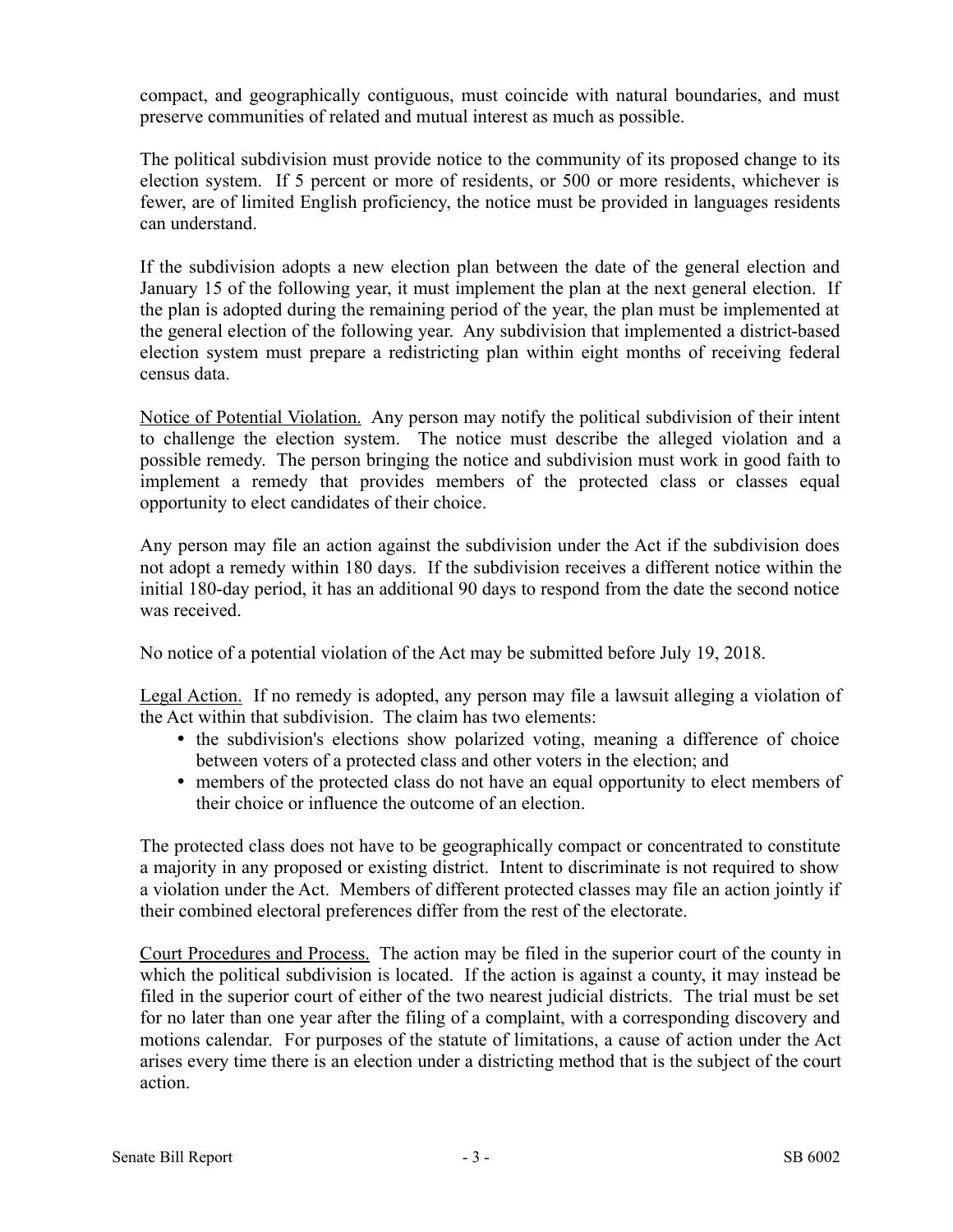To determine the existence of polarized voting, the court may only analyze the elections conducted prior to the legal action, including the election of candidates, ballot measure elections, and elections that affect the rights and privileges of the protected class. Election of candidates who are members of the protected class does not preclude a court from finding the existence of polarized voting.

Remedies. The court may order appropriate remedies for a violation, including requiring the subdivision to redistrict, create a district-based election system, or implement an alternative proportional voting system.

If the court issues a final order between the date of the general election and January 15 of the following year, the order applies to the next general election. If the court issues a final order between January 16 and the next general election date, the order only applies starting from the general election of the following year.

The court may award attorneys' fees and costs to a prevailing plaintiff. Prevailing defendants may be awarded certain costs, but not attorney's fees.

Immunity From Suit. If the subdivision modifies its electoral system and obtains a court order that the remedy is in compliance with the Act, or if the jurisdiction implements a courtordered remedy, no legal action may be brought against the subdivision for four years alleging a violation of the Act so long as the subdivision does not modify the system in the remedy.

Political subdivisions which have modified their electoral systems in the previous decade in response to a federal VRA claim may not be sued under the Act until redistricting after the 2020 census is completed.

#### **Appropriation**: None.

**Fiscal Note**: Available.

#### **Creates Committee/Commission/Task Force that includes Legislative members**: No.

**Effective Date**: Ninety days after adjournment of session in which bill is passed.

**Staff Summary of Public Testimony**: PRO: Some localities recognize they could do better in ensuring representation for all, and this bill eliminates barriers to making those changes. This allows jurisdictions to take the lead and provides a process for working in good faith from the same set of data toward a remedy. This will improve democratic participation, particularly in cities with demonstrable racially polarized voting. This is a better bill than past years that is more inclusive of stakeholder feedback. Notice provisions will ensure that everyone in communities know what proposed solutions are before they are implemented. The bill provides a roadmap and timetable for collaboration on solutions and does not mandate one particular system. This creates a pathway around litigation. I lost an election to a candidate who dropped off the ballot as a result of polarized voting, which would be rectified under this bill. After living under dictatorship, watching people vote and exercise their voice was exciting, but the makeup of elected bodies has not kept pace with community